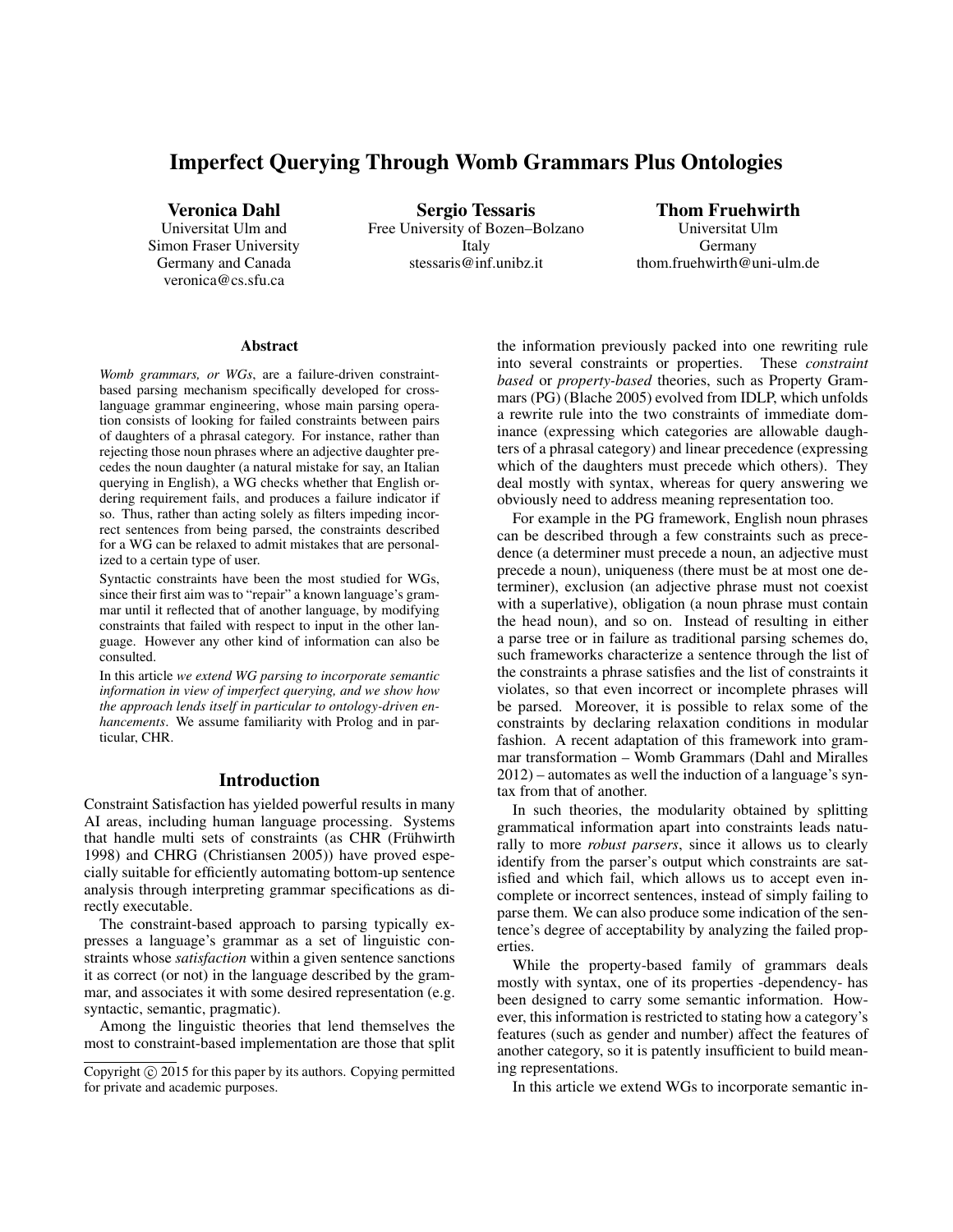formation in view of imperfect querying, and we show how this approach lends itself in particular to ontology-driven enhancements, by dynamically exploiting the failure-driven parsing methodology of WGs together with ontological information that allows us to perfect the input.

## Motivation

In the PG formalism per se (Blache 2005), from which WG evolved, no parse tree is considered necessary (although at least one implementation offers them in view of userfriendliness (Dahl and Blache 2004)). Instead, sentences are characterized as a list of satisfied constraints (or properties) and a list of unsatisfied ones.

WG, in contrast, associate a parse tree to every successfully parsed sentence (notice however that parsing success no longer implies correctness).

The parse tree is incrementally built bottom-up, from the partial parse trees of its sub phrases. These remain available even when it's impossible to parse all the way up to a sentence node. In that case, the partial parse trees are output, together with a list of failed syntactic properties.

The satisfied properties are left implicit as a complement of the unsatisfied ones, and the syntactic tree (or trees) obtained can then serve for modularly building semantics that might in turn, concomitantly with the failed properties and ontological information, aid in perfecting the input to the point where the analysis can further proceed. This observation motivates the present work.

For example, an Italian person querying in English might mean to ask "How many dessert dishes are there in the menu?", but actually enter "How many dish desserts are there in the menu?". Since "dish" can legitimately act as an adjective, as in "a dish washer", in the absence of semantic constraints the sentence entered could be taken as a request to count the number of desserts of type "dish". Therefore, just relaxing the linear precedence English constraint between noun and adjective in order to cater to Italian users would not help detect the incorrect ordering- it would only result in a wrong parse. However by consulting ontologies, we can detect that "dessert" is a more likely qualifier of "dish" than the other way around, use the failed constraint to correct the number agreement feature in both words, and identify "dessert" as the adjective for the noun "dishes".

Note that for a grammar whose constraints are fully described, the satisfied syntactic properties of a given sentence's parse will be a complement of those failed, and will thus be deducible from them whenever needed. Therefore, by checking only for failure we lose no generality, while obtaining considerable gains in efficiency.

## Background

# Property Grammars

The PG formalism presently comprises the following seven categories (we adopt the handy notation of (Duchier, Dao, and Parmentier 2013) for readability, and the same example):

Constituency *A* : *S*, children must have categories in the set S

**Obligation**  $A : \triangle B$ , at least one B child

**Uniqueness**  $A : B!$ , at most one  $B$  child

- **Precedence**  $A : B \prec C$ , *B* children precede *C* children
- **Requirement**  $A : B \Rightarrow C$ , if B is a child, then also C is a child
- **Exclusion**  $A : B \nleftrightarrow C$ , *B* and *C* children are mutually exclusive
- **Dependency** *A* :  $B \sim C$ , the features of C1 and C2 are the same

Example 1 *For example, if we denote determiners by D, nouns by N, personal nouns by PN, verbs by V, noun phrases by NP, verb phrases by VP and sentences by Se, the context free rules*  $\overline{NP} \to \overline{DN}$  *and*  $\overline{NP} \to \overline{N}$ *, which determine what a noun phrase is, can be translated into the following equivalent constraints:*  $NP : \{D, N\}, NP : D!, NP : \triangle N, NP :$  $N!, NP : D \prec N, D : \{\}, N : \{\}.$ 

Incorrect sentences can be "accepted" through declaring some constraints as relaxable. For instance, while from the context-free grammar rules shown we wouldn't be able to parse "the the book" (a common mistake from cutting and pasting in word processors), in the constraint-based formulation we can if we relax the uniqueness of determiner constraint.

Relaxation can be made conditional (e. g. a head noun's requirement for a determiner can be made relaxable in case the head noun is generic and in plural form, as in "Lions sleep tonight"). The failure of relaxable constraints is signalled in the output, but does not block the entire sentence's analysis. Implementations not including constraint relaxation capabilities implicitly consider all properties as relaxable.

Incomplete sentences can be parsed to whatever degree is possible, e.g. input such as "The lion shrewdly" might yield a correct analysis of the noun phrase and the adverb but identify no verb phrase- and hence no sentence-, or alternatively, the input might be parsed into an incomplete sentence, if a sentence's requirement for a verb phrase is relaxed.

#### Womb Grammars

Womb grammars include the set of properties shown above. They can not only parse sentences from a given grammar, as PG can, but can also induce a target language's grammar from another language's known grammar. The latter functionality shall not concern us here. Interested readers can refer to (Dahl and Miralles 2012; Dahl, Miralles, and Becerra 2012; Becerra, Dahl, and Miralles 2013; Becerra, Dahl, and Jiménez-López 2014).

Previous parsing mechanisms for property-based grammars – as well as for many other constraint-based research areas – focus on constraint satisfaction. In the remainder of this paper, we shall show how our parsing mechanism for WGs, through focusing on constraint failure instead, allows us a useful and elegant extension into semantic properties as well as a clean while dynamic interaction between syntax and semantics, with particularly fruitful ramifications in interaction with ontologies.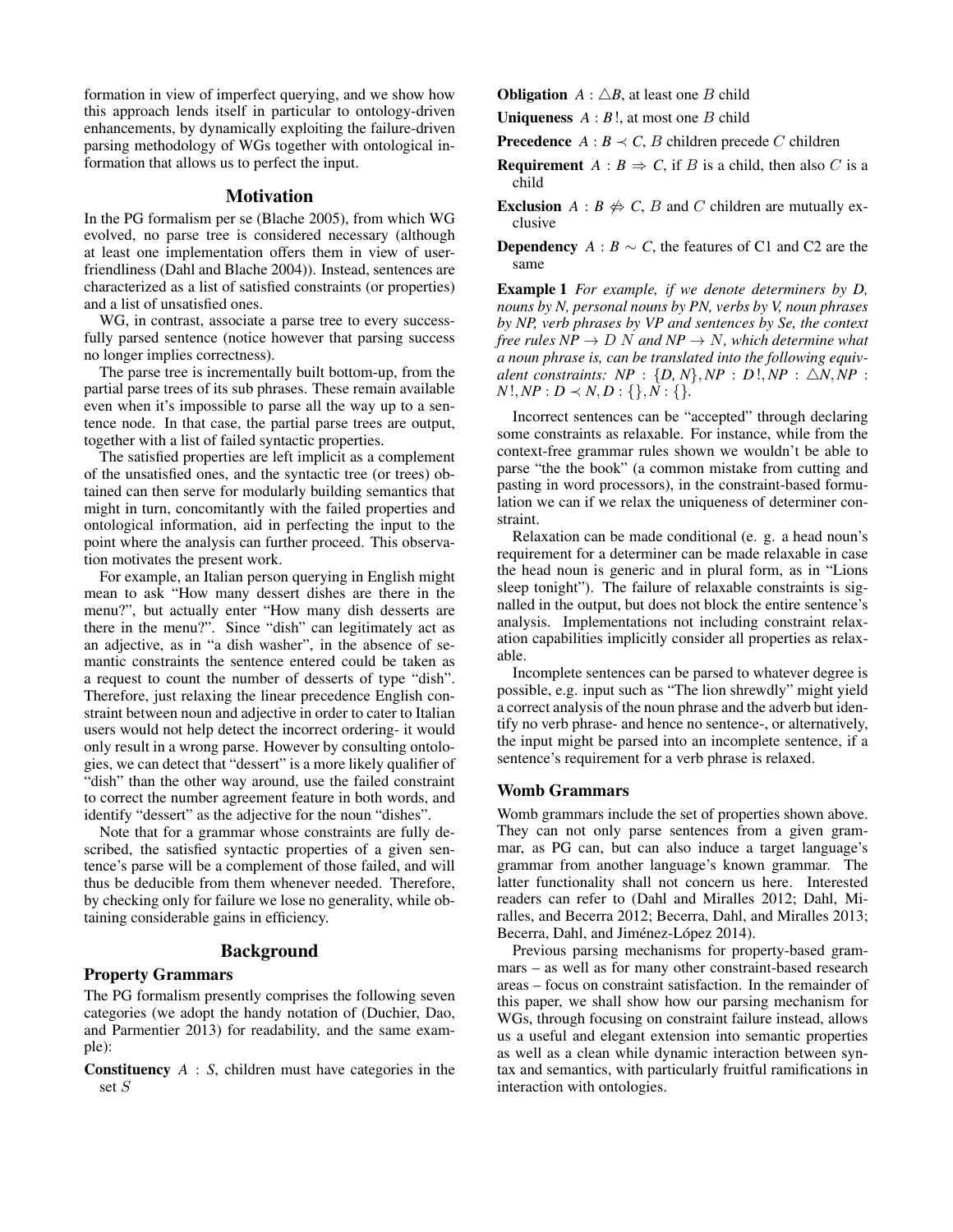## **CHRG**

Our implementation is done in terms of CHR grammar, or CHRG (Christiansen 2005). CHRGs are a grammatical interface to CHR, providing it what DCGs provide to Prolognamely, they invisibly handle input and output strings for the user. In addition, they include constructs to access those strings dynamically, and the possibility of reasoning in nonclassical ways, with abduction or with resource-based assumptions.

For the purposes of this paper, we only use two types of CHRG rules, which parallel the CHR rules of propagation and simplification, and are respectively defined as follows:

A *propagation grammar rule* is of the form

```
\alpha \rightarrow \beta /- \gamma ::> G | \delta.
```
The part of the rule preceding the arrow  $::$  is called the head, G the guard, and  $\delta$  the body;  $\alpha, \beta, \gamma$  are sequences of grammar symbols and constraints so that  $\beta$  contains at least one grammar symbol, and  $\delta$  contains exactly one grammar symbol which is a nonterminal (and perhaps constraints); α (γ) is called *left (right) context* and β the *core* of the head; G is a conjunction of built-in constraints as in CHR and no variable in  $G$  can occur in  $\delta$ . If left or right context is empty, the corresponding marker is left out and if  $G$  is empty (interpreted as **true**), the vertical bar is left out. The convention from DCG is adopted that Prolog calls (i.e., nongrammatical stuff) in head and body of a rule are enclosed by curly brackets. Gaps and parallel match are not allowed in rule bodies.

A *simplification grammar rule* is similar to a propagation grammar rule except that the arrow is replaced by  $\langle \cdot | \cdot \rangle$ .

Whereas *propagation* rules add  $\delta'$  to the constraint store (where  $\delta'$  denotes  $\delta$  affected by any substitutions needed for the rule's application), *simplification* rules replace  $\beta'$  by  $\delta'$ , so that  $\beta'$  is removed from the constraint store.

## Failure-Driven Parsing

Typically, constraint based programming strives to solve constraints, i.e, to satisfy them. In our problem domain however, the aim is to reach an internal representation of a query even if imperfect.

For perfect queries, if we can assume that the satisfied constraints will be the complement of those that fail (a reasonable assumption, which we make), we can get away with checking that no constraint fails.

For imperfect queries, clearly we cannot allow all constraints to fail at once without significant trouble -or even impossibility- in arriving at any useful meaning representation of the query. However we can capitalize on knowing who will query the system, and admit one type of failed constraint accordingly. For the example in our abstract, relaxing precedence between noun and adjective will cater to romance language speakers.

In rigour, not all constraints are checked only for failure. The constituency constraint is checked for satisfaction. The reason for this is that our parsing is driven by projection (e.g. making a noun phrase out of a noun, a verb phrase out of a verb, etc.) plus category expansion, which will expand

a phrase to include any adjacent constituents that are legal for the type of phrase and that satisfy all non-relaxable constraints between them. Since the expansion rule is guided by constituency, senseless expansions do not occur, e.g. NP can be expanded to include an adjacent D (to the left or right!) but not a V. A consequence of this approach is that the constituency constraint is not relaxable.

In order to check for failed constraints efficiently, lexical categories are parsed into a representation that includes their lexical type, word boundaries within the sentence, their list of syntactic attributes (gender, number) and the portion of parse tree that they will contribute to the entire parse. Concretely, our parser expands instantiated categories, which are CHRG grammar symbols of the form

iCat(Category, Attributes, Tree)

These are compiled into CHR constraints with the word boundaries having been made explicit:

iCat(Start, End, Category, Attributes, Tree)

Within a CHRG rule, we can spy whenever needed on the dynamic values of the Start and End points, simply by adding them explicitly after the grammar symbol, in the notation :(Start,End). For instance:

iCat(Category, Attributes, Tree):(Start,End)

Example 2 (Instantiated categories) *Take the noun phrase "an apple", implicitly located (as all phrases input to the analyzer) as from point 0. Parsing it results in the following instantiated categories (shown in the implicit CHR notation):*

```
iCat(0, 1, det, [sing, neutral], det(an))
                   [sing, neutral], n(apple))
iCat(1, 2, n, [sing,neutral],<br>iCat(0, 2, np, [sing,neutral],
 np(iCat(0, 1, det, [sing,neutral], det(an)),
  iCat(1, 2, n, [sing, neutral], n(aple))))
```
*Notice that the NP inherits the attributes of the underlying N. This is useful for checking dependency constraints, which require attributes to match. Later we shall see how to incorporate semantics as well.*

#### Checking for Constraint Violation

Because properties are defined on pairs of daughters of a given phrasal category, they can be checked in very modular fashion. Their relationships with other parts of the sentence, including with further ancestors than the phrase itself, are verified in the same way, phrase by phrase. So each phrase in a sentence to be analyzed is sanctioned bottom-up from its direct daughters, by checking their properties. This allows us to construct semantic representations in equally modular fashion, as we will see in the next section. Properties other than constituency, as we saw, are checked for failure, and their failure is signalled by adding a constraint which carries the information that they have failed.

We next show, through the examples of uniqueness and obligation, that different constraint violation checking may need to take place at different stages of analysis.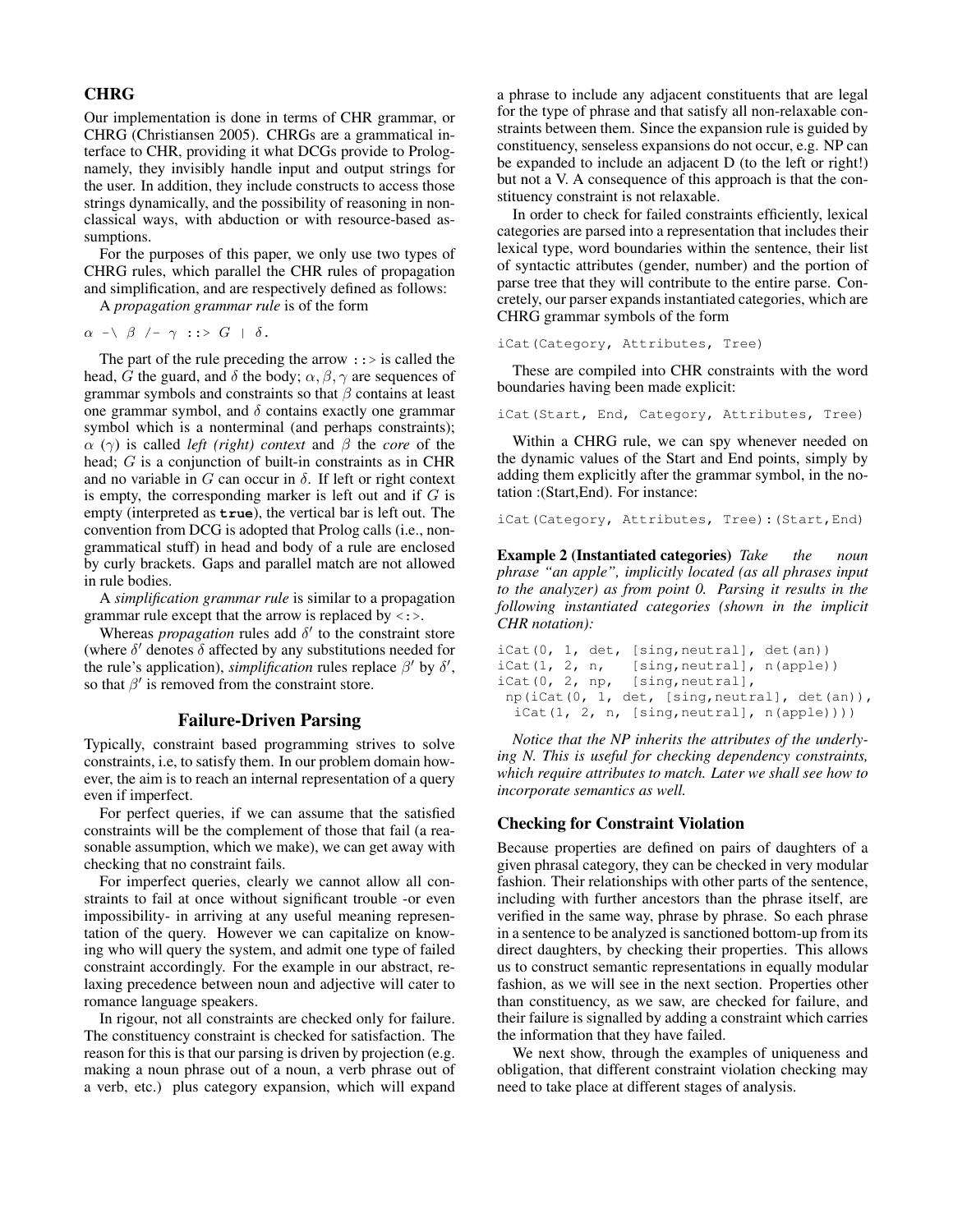Example 3 (Uniqueness) *Violations of uniqueness constraints are checked by a CHRG rule that finds two adjacent words of same category C within the bounds of a phrase of category Cat being parsed, where C has been constrained to appear only once within that phrase. Should such adjacent words be found, the information that uniqueness of a category C under Cat has been violated in the range these categories cover is added as a (fact represented as a CHR) constraint, and the parse tree for the phrase can either delete one occurrence if the repeated category is the same one (as in "the the book"), or include both if different, so that further considerations can be made before choosing one over the other. In slightly simplified form, our CHRG rule that checks for the violation of uniqueness* Cat : C !*. looks as follows:*

```
iCat(C, Attr1, Tree1): (N1, N2), ...,
iCat(C, Attr2, Tree2):(N3, N4),
{iCat(N5, N6, Cat, _, Tree)},
{tpl(uniqueness(Cat, C))}
```
- % tpl/1 describes uniqueness properties ::>
- % The C's are within the bounds of Cat:  $N5 = < N1$ ,  $N4 = < N6$ ,

```
% And they are its direct daughters:
  Tree=..[Cat|T],
  member(iCat(N1, N2, C, Attr1, Tree1), T),
  member(iCat(N3,N4,C,Attr2,Tree2),T)
  | failed(uniqueness(Cat,C)).
```
*The first line in the above code finds a category* C *between word boundaries N1 and N2, with attributes Attr1 and parse tree Tree1. The three dots indicate a skipped substring after N2, before another instance of the same category C is found between the word boundaries N3 and N4. The Prolog calls (between curly brackets) and the guard find a category Cat that dominates both instances of C, and a uniqueness property that is required between a phrase Cat and its immediate daughter C (i.e., a requirement that C appear no more than once as immediate daughter of a phrase of category Cat). Once all this is checked, a grammar symbol (failed/1) is thrown into the constraint store, that states that uniqueness of C within Cat is falsified between word boundaries N1 and N4 (since grammar rules are compiled into CHR rules, what will appear in the constraint store is the equivalent CHR constraint (failed/3), namely failed(N1,N4,uniqueness(Cat,C)).*

*This rule can fire even if a phrasal category hasn't been fully expanded, because adding more components to an* iCat *is not going to modify uniqueness having been violated.*

Example 4 (Obligation) *A constraint such as obligation, in contrast, is designed to only fire after the phrasal category has been fully expanded, since adding one more component into the phrase can result in its becoming satisfied (in the case in which the component added is the one which is obligatory). We now show the CHRG rule that checks for failed obligation:*

```
iCat(Cat, Attr, Tree),
% Found Cat
```

```
{tpl(obligation(Cat, C))}
 % Cat should have C
::> Tree=..[Cat|T],
% Get children
    not(member(iCat(_{-1},_{-1}C,_{-1}), T))
    % There isn't a child C
| failed(obligation(Cat, C)).
% Obligation is violated
```
*The obligation rule checks a given category for its direct daughters. Since* iCat*s are retracted when they fail, this check only fires after the* iCat *has been fully expanded.*

## Incorporating Semantics

Since our pieces of parse tree may end up disconnected (e.g. if noise words that cannot be parsed intervene, impeding us from reaching a "sentence" node), it would be useful to have partial semantic representations which can be further completed if possible, and when not possible, can at least contribute partial meanings.

For this reason we have chosen a compositional semantics, in which each constituent is given a representation built from applying an expression to another. We use the well-known lambda calculus for representing and combining meaning.

For instance, we may wish to associate the Montague based meaning representation  $no(X,bird(X),sing(X))$  to the sentence "No bird sings", given the following word representations (shown in functional notation, and using String' to denote the semantic representation of String):

$$
no' = \lambda P1.\lambda(P2, no(X, \mathbb{Q}(P1, X), \mathbb{Q}(P2, X)))
$$

$$
bird' = \lambda X.bird(X)
$$

sings' =  $\lambda X$ .sings(X)

The sentence's meaning can be build compositionally, by applying the meaning of the determiner "no" over the meaning of the noun "bird", which results in the following lambda-expression for "no bird":

(no bird)' =  $\lambda$  P2.no(X,bird(X),  $@$ (P2,X))

This lambda-expression is then applied to that of the verb phrase, which yields:

(no bird sings)' =  $no(X,bird(X),sing(X))$ 

Overall System Architecture Our system comprises three main components:

- WG
- ontological
- semantic

These components cooperate with each other as follows: Faced to an input sentence, the WG component operates bottom-up from the words' syntactic representations, building a parse tree plus a list of failed properties for each phrase it can recognize as such.

For instance, for the sentence "Lions sleep" (more on this example later), it will create the following noun phrase's parse tree: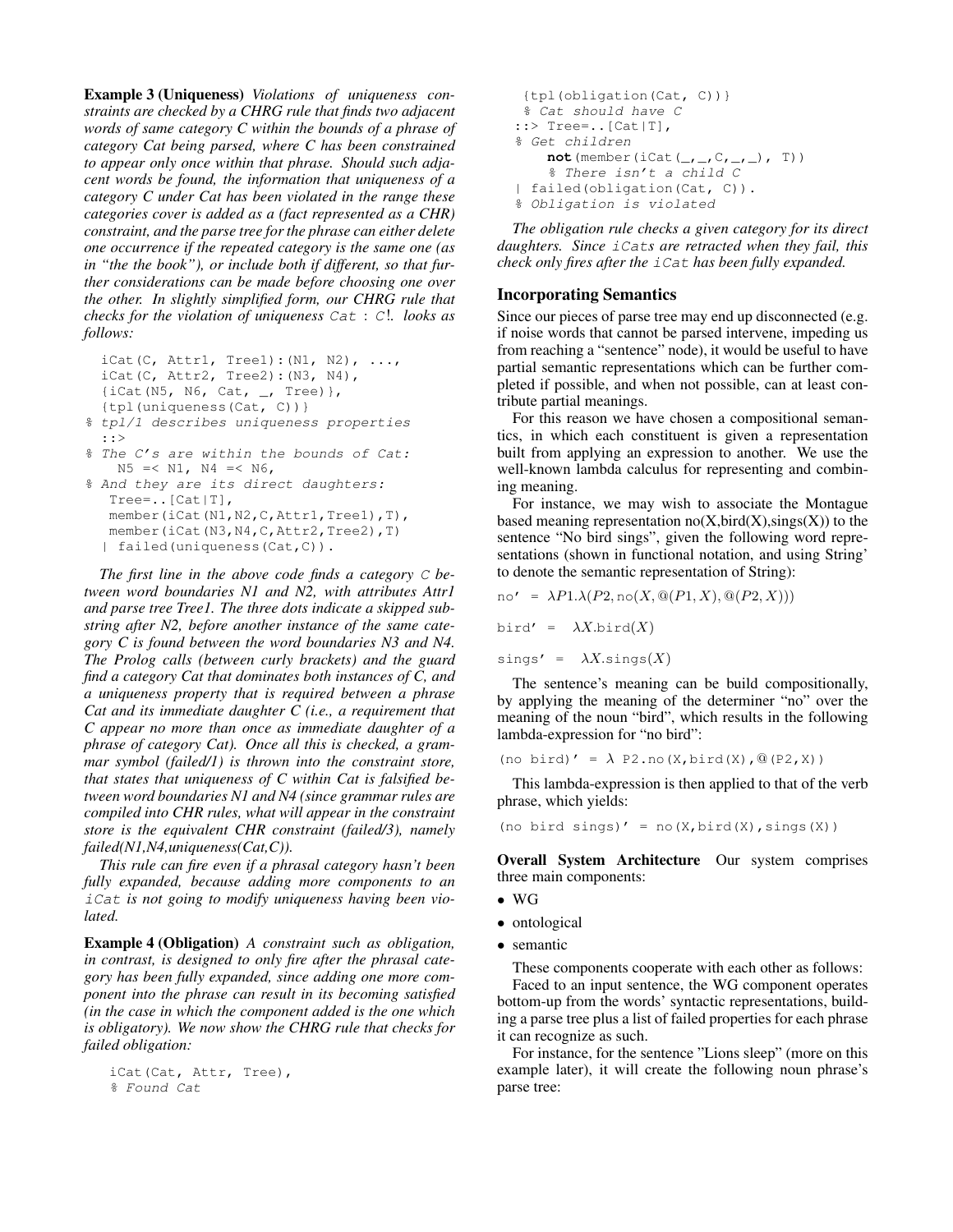noun\_phrase(noun(lions))

as well as the list of failed properties

```
Failed= [exigency(noun, determiner), 0, 1)]
```
(stating that the property of exigency between a head noun and its required determiner fails in the noun phrase recognized between points 0 and 1 of the input sentence).

The failed exigency property will trigger a semantic completion rule which calls the ontological component in order to verify whether "lions" is a generic term, and given that it is, will complete the analysis by making the implicit meaning "every" explicit in the parse tree:

```
noun_phrase(det(every),noun(lions)))
```
Once a phrase has been completed, the semantic component is called. This component combines the meaning representations of the noun phrase's components:

```
every' = \lambda P1.\lambda(P2, every(X, @ (P1, X), @ (P2, X)))
```

```
\text{lion'} = \lambda X. \text{lion}(X)
```
by applying that of "every" over that of "lion", which results in

```
\lambda P2.every(X, lion(X), @(P2,X))
```
Similarly, the WG component will also arrive at a syntactic tree plus a list of failed properties representation for the verb phrase, namely:

```
verb_phrase(verb(sleeps))
 Failed={}
```
Once these two phrases (noun phrase and verb phrase) have been parsed, the semantic component is called to apply the representation of the noun phrase over that of the verb phrase. Note that since the verb phrase contains only an intransitive verb, the verb phrase's semantic representation coincides with that of the verb itself:

 $\lambda X$ .sleeps $(X)$ 

The application of

```
\lambda P2.every(X, lion(X), @(P2, X))
```
over

```
\lambda X.sleeps(X)
```
yields the desired representation

```
every(X, lion(X), sleeps(X))
```
Also the WG parser can call the ontological component by expressing the call in the guard of any of its rules. Likewise, the semantic component can, other than controlling the order of application of semantic representations over one another, also call explicitly for ontological information that might allow it to make better decisions at any point.

Graphically, we can depict this architecture as follows:



+ Revised Parse Tree

+ List of (any remaining) Failed Properties

The degree of interaction inherent in our architecture serves many purposes, allowing us e.g. to discard an extra determiner if two wrongly made it to the input sentence, to reorder two constituents that appear in non-allowable orderings, to reconstruct implicit meanings, to connect partial subtrees together using ontological consultation in order to arrive at a parse for the complete sentence (this is particularly useful in the case of noisy input intervening within the input sentence).

In short, each phrase that the WG parser outputs will enter a stage of semantic composition, and each phrase thus completed will be combined, if possible, with other thus completed phrases, into a higher level phrase that will in turn check semantic composition rules for combining them, with ontologies being available for consultation at any stage of the syntactic parsing or the semantic analysis process.

Implementation Considerations In terms of implementation, extending WGs to incorporating semantics as described here requires to now have 6-ary instantiated categories whose last argument is the partial semantics associated with that category:

iCat(Start, End, Category, Attributes, Tree, LambdaExpression).

Since we are using Prolog, we must transform the above functional representations into relational ones.

Since CHRG does not support true lambda expressions, we represent  $\lambda X.P$  by the first-order term  $X\backslash P$ .

The calls to our (relational equivalent of) "@" use the following Prolog implementation of beta-reduction:

```
at(X\P,K,P).
```
To add the semantic component on each category we can propagate our 5-ary categories into the new 6-ary ones, e.g.:

iCat(det, [sing,neutral], det(every)) ::>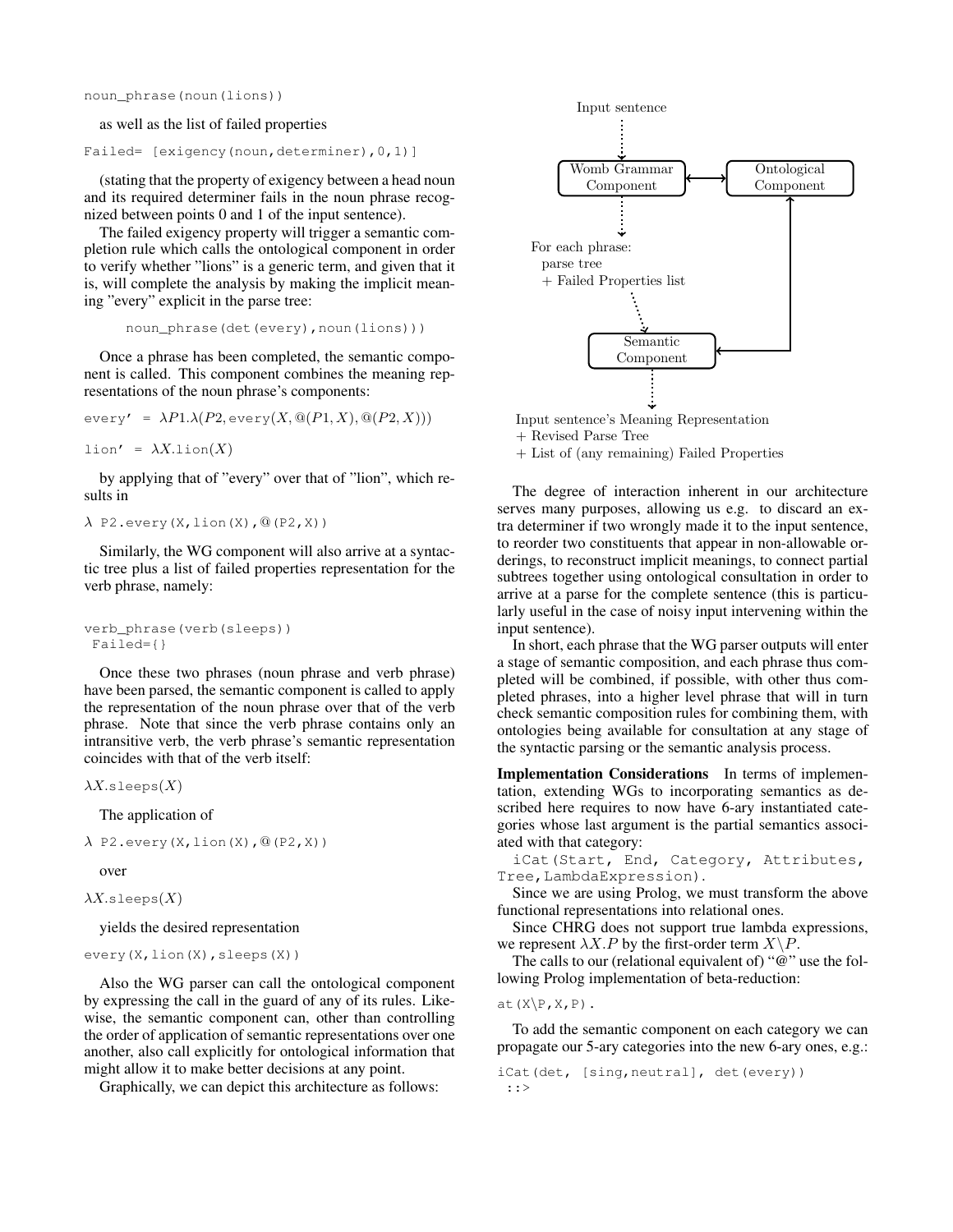$at(P1,X,Q1)$ ,  $at(P2,X,Q2)$  | iCat( det, [sing, neutral], det(every),  $P1\P2\text{every}(X, Q1, Q2)$ .

This can in fact be automated by a more general rule which consults modular definitions of semantics for each word, so it becomes easy to experiment with different compositional representations.

Next we need to combine the meanings at appropriate points in our parsing process. We postulate that the appropriate point is every time a phrase is completed (i.e., cannot be further expanded). For our example "no bird sings", once "no bird" has been analyzed into a noun phrase, this noun phrase cannot be further expanded, since "sings" is not allowable as a noun phrase's direct daughter. At this point the parser looks at the parse tree, at any failed properties associated with it, and consults any ontological information needed to take into account the failed properties, in order to construct the meaning representation of the noun phrase.

A distinction between lambda-calculus variables and query representation variables needs to be made, since a query's representation will in general include Prolog rather than lambda variables – i.e., variables that are to remain in the final result, being necessary for evaluating the answer to a query. E.g. the variable X in the formula  $no(X, bird(X),sing(X))$  is not a variable under lambdaabstraction but rather, a part of the sentence's meaning representation, which acts as a placeholder for the answers.

Of course, we could have chosen any other kind of meaning representation while using semantic compositionality together with our techniques for managing failed properties in combination with ontological information. The exemplification in terms of lambda-calculus presented above is merely a proof of concept.

### Dynamic Interactions with Failed Properties

Types of Failed Properties Failed properties are placed in the constraint store during the parse of a sentence. There are two kinds of failed properties:

*Strongly failed:* those that caused an until then potential analysis to fail, and block the said analysis. An example would be the attempt to make "adam eats" a verb phrase; this attempt is blocked because the constraint that a verb must precede its np in a verb phrase does not hold, so the hypothesis that "adam eats" could be a verb phrase is discarded.

*Interestingly Failed:* those that hold of some constituent that nevertheless does become a part of the result. An example would be the failed but relaxable requirement for a determiner in the subject noun phrase of "Medicines are toxic".

Only the interestingly failed constraints become a part of the sentence's characterization.

Meaning Extraction through Constraint Relaxation and Failed Constraints Property relaxation can work together with failed constraints for various purposes. For instance, a noun's syntactic requirement for a determiner must be relaxed on the syntactico-semantic condition that the noun is in plural form and represents a generic concept. This will be accepted and produce an analysis of the noun into a noun phrase. In particular, the constraint equivalent to the grammar symbol:

failed(obligation(np, n, det)).

namely:

failed(N1, N2, obligation(np, n, det)).

will appear in the constraint store.

This (interestingly) failed constraint can be used by the semantic part of our analyzer to correctly extract the meaning of the noun phrase, through reconstructing the missing determiner's meaning (e.g. as "all" or as "most").

The following CHR rule achieves this, through consulting semantic, syntactic and ontological information. Notice that it is applicable only if the noun can be determined to be a generic one. The call to generic(PluralNoun) in the rule's guard serves this purpose, by consulting appropriate domain ontologies.

```
failed(N1, N2, obligation(np, n, det)),
iCat(N1,N2,np, [plural,_],
    np(n(PluralNoun)),_Sem),
  =generic(PluralNoun)
     | iCat(N1, N1, det,
          [plural, neutral],
          det(every),
          \lambda P1.\lambda P2.\text{every}(X, \mathbb{Q}(P1, X), \mathbb{Q}(P2, X))).
```
The semantic argument of iCat above is shown in functional representation for readability (as said, we actually use relational equivalents in our code).

Notice that the non-overtness of the determiner "every" is indicated by its word boundaries being the same: it stretches between point N1 and N1 itself. This easy way of recognizing non-overtness can be exploited further if necessary during other aspects of a sentence's analysis- e.g. relativization, where the antecedent is non-overt.

Since all noun phrase daughters are now explicit for this noun phrase, we can now apply the meaning of "every" over the meaning of "lions" (which will have been propagated from the noun "lions", i.e. NounSem=lions, $\lambda X.$ lion(X)) and we obtain (modulo notation):

 $\lambda$  P2.every(X, lion(X),  $@$ (P2, X))

Of course, we could have chosen to materialize the implicit determiner as any other one, e.g as "most" instead of "every". Ontological interactions with a specific semantic domain's ontologies can help determine which is best. For instance, while for "Lions are quadrupeds" the correct determiner is indeed "every', for "Medicines are toxic", "most" might be more appropriate.

Lexical Meaning Extraction through Ontologies and Failed Properties Unknown words can be parsed through Womb Grammar by anonymizing their category and features. These will become efficiently instantiated through constraint satisfaction, taking into account all the syntactic and semantic properties that must be satisfied by the unknown word's interaction with its context.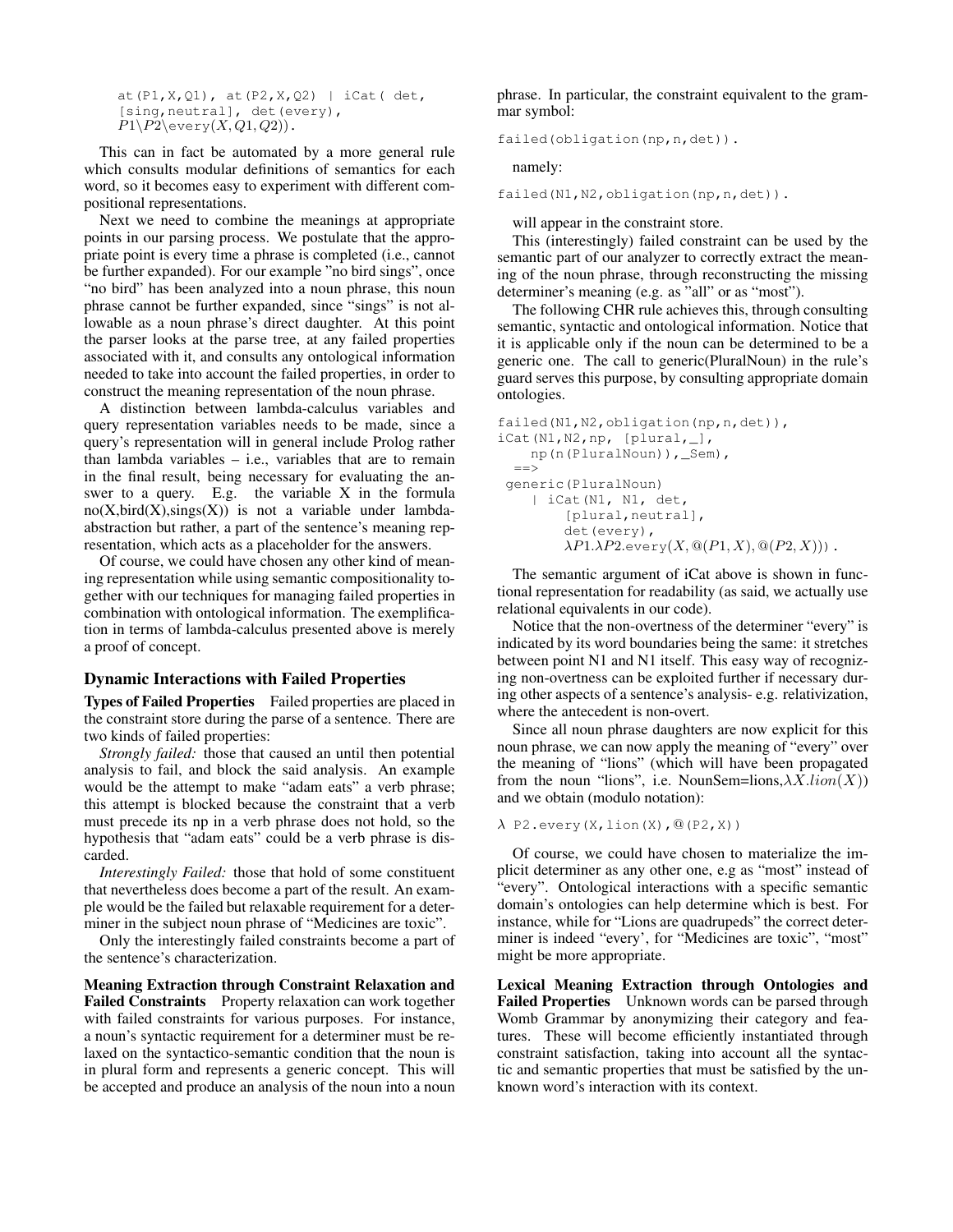The clues they can provide regarding syntactic category can serve to guide a subsequent semantic analysis, or to bypass the need for a complete semantic analysis by the concomitant use of ontologies relevant to domain-specific uses of our parser.

For instance, "the resistetente virus" includes an ill-typed word which a human would immediately suspect stands for "resistant". A computer can guess at least its syntactic category through explicitly checking which syntactic constraints fail because of "resistente" not having parsed: given that adjectives must precede nouns, that a noun phrase can have only one head noun, and that determiners are also unique within a noun phrase, the funny word can only be an adjective. The meaning, and perhaps the precise form of the corrected word, can sometimes be determined in consultation with a domain-relevant ontology, in this case of medicine or biology, by marking the word as unknown and letting the semantic construction module consult such ontologies in interaction with the meanings of the known words of the phrase they belong to. In our example for instance, the similarity with the adjective "resistant" which ontological consultation would semantically link to "virus" may result in proposing it as a possible correction.

Similarly, extraneous words that repeat might allow a domain-dependent ontology to help determine their meaning. For instance, from "his humongous fever" and "the humongous white cell count" by consulting the ontology besides the constraints, we can not only determine that "humongous" is an adjective, but also that it probably refers to some quality similar to "high". It would be most interesting to carefully study under which conditions such ontological inferences would be warranted.

In general, we are not necessarily interested in capturing the exact meaning of each unrecognized word; but rather in inferring its relation with known words. The problem can be cast into the (automatic) extraction of a portion of the hypernym relation involving the extraneous word using the actual document or additional sources as corpora (see (Clark et al. 2012)). Starting from existing lexical ontologies (e.g. EuroWordNet (Vossen 2004)) different techniques can be used to expand the ontological knowledge about an unknown word (see e.g. (Gupta and Oates 2007; Snow, Jurafsky, and Ng 2006)). Approaches currently described in the literature can be enhanced by means of the clues that Womb Grammar provides upon failure. E.g., one of the most successful techniques involve the search on corpora (or the web) for specific textual patterns indicating relationships between keywords ("*a* borogove *is*") and the fact that the grammar expects a word of a specific category can be used to narrow down the textual patterns to be used to scan the corpus.

Exploiting failed constraints to complete ontologies It is worth noting that ontological information can not only be consulted, but in some cases also potentially augmented by a WG analysis of trustworthy text. E.g. in the absence of lexical information about the word "Absettarov", the parse of a query such as "What illness does the Absettarov virus cause?" should not only classify Absettarov as a proper

name (on the grounds of its being capitalized, and of the grammar accepting proper names as adjectives) but should also include Absettarov as a virus (with some indication that this is only postulated, and perhaps some degree of certainty) in the domain-dependent taxonomy the parser is using.

Flexible word order through Constraint relaxation and failure analysis Notice that totally permissive word order is very easy to achieve within our framework. This is interesting because discontinuous constituents such as noun phrases are common in some languages and even even in Latin or Greek very common in verse (and not unusual even in certain prose genres, e.g. Plato's late work, such as the Laws). A contrived example for Latin would be "Puella bona puerum parvum amat" (Good girl loves small boy), where all 5! word permutations are possible, and we certainly do not want to write a separate rule for each of the possible orderings.

In our WG framework, when all permutations are possible, all we have to do is not to include any precedence rule for them! The case in which the contents of constituents may be scrambled up with elements from other constituents can be dealt with by specifying ordering only between those pairs of constituents which must precede each other.

However in our present work we want to describe proper orderings in the host language, say English, while being sensitive to alternative orderings that will eventually be produced by native speakers of another language, say Italian. We deal with this case by stating the English ordering and declaring it as relaxable. This will result in accepting for instance our Italian speaker's query "What illnesses deadly does the Absettarov virus cause?" Imperturbable, our analyser will produce the correct parse tree for the incorrect sentence, while leaving a marker of failed linear precedence between noun and adjective in the form of a constraint. Thus the semantic representation, which is dependent on the parse tree, can be found anyway.

## Other uses of semantico-syntactic constraints

While interestingly failed constraints have an obvious use for modularly handling exceptions as just exemplified, we can apply the same methodology we described for them above, for refining analyses of structures even if they do not exhibit any failed constraints. For instance, the correct sentences: "Adam gave an apple to Eve" and "Adam gave Eve an apple" differ only in the ordering of the verb's complements, and in the fact that in the second sentence, such ordering makes the preposition implicit. We can reconstruct it through a constraint that identifies "Eve" as the preposition phrase given that it is animate, while the other candidate ("an apple") is inanimate.

## Possible Applications and Extensions

We have proposed an analysis of individual sentences which takes semantic and syntactic constraints into account and obtains a parse tree or trees, a list of failed properties and a semantic representation as a result. The semantic representation is full blown unless it is not possible (e.g. due to the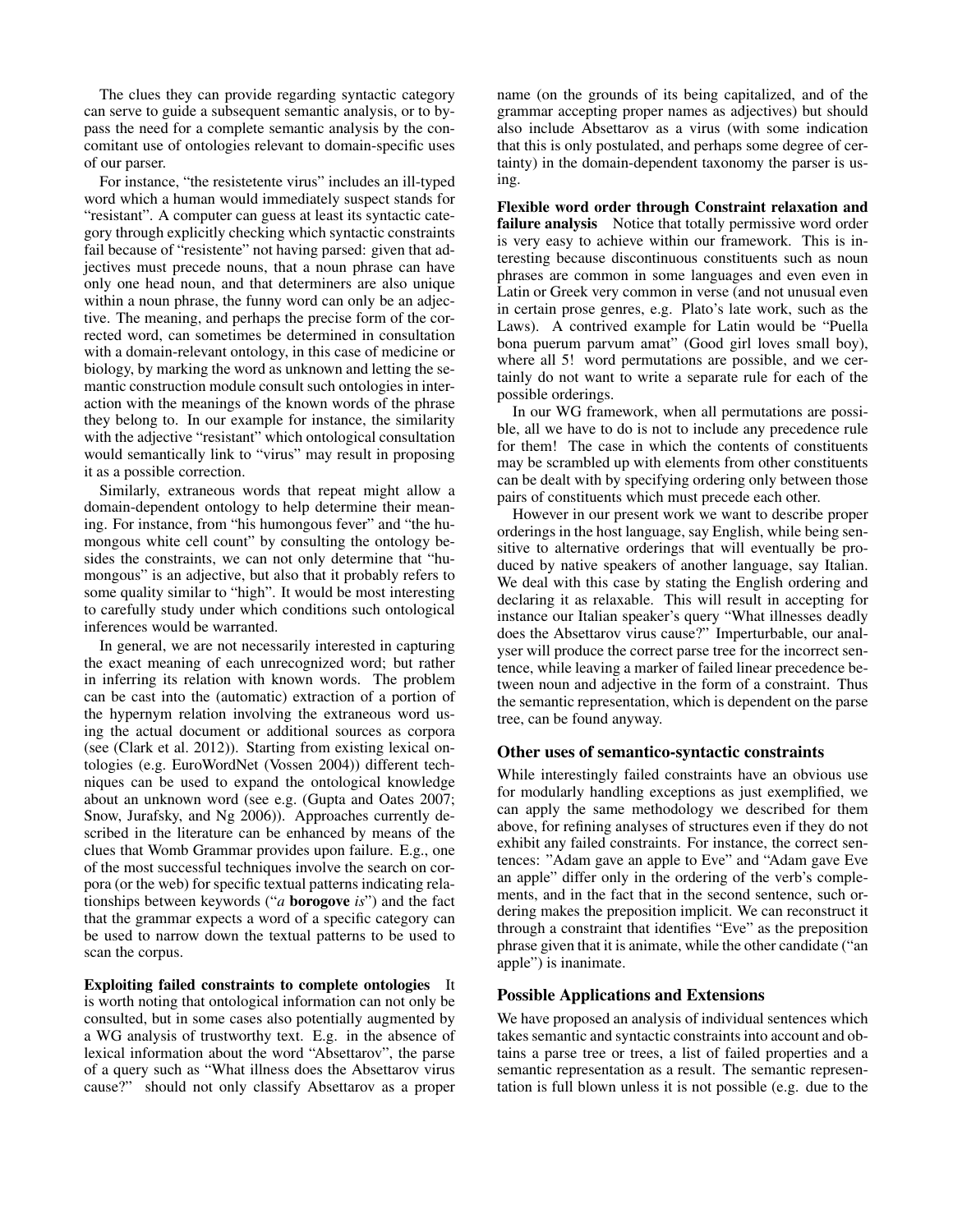presence of noise) to produce a complete analysis, and we must be content with partial subtrees which never connect into a full tree for the entire sentence.

An interesting specialization of our work might be to exploit the fact that ontologies can be consulted freely, whether from the semantic or the syntactic component, and instead of aiming at a full-blown representation, aim at complementing syntax in more minimalistic ways, e.g. by obtaining just a semantically annotated parse tree which might be enough for some applications, or even be as much as we can expect given the domain of application chosen.

One important possible application is that of semantically annotating knowledge bases, e.g. those in the semantic web, with ontological information or little more. Typically such applications do not resort to NLU techniques per se but to hand-produced or only semi-automated approaches.

The construction of knowledge from text is crucial to web mining, and WG parsing might allow us to complement the conventional approaches by adding enough semantic information to better guide the web search. For instance, subqueries that can be gleaned from a query can be analysed and either evaluated (e.g. "last year" could concretely evaluate to 2014) or independently submitted to a standard Web search engine, such as Google, and the results can then be combined to produce an answer in many cases more accurate than was possible with previous methods. This may allow us for instance to correctly answer queries containing conjunctions and disjunctions that natural language based systems surprisingly fail to understand, as pointed out in (Gottlob 2009).

#### **Discussion**

The idea of extending Womb Grammars with ontologies was first proposed in (Adebara, Dahl, and Tessaris 2015), where it was designed specifically for completing mixed language grammars, and dealt mainly with syntax. The extension we have presented here is tailored to imperfect querying and in particular incorporates a semantic component, which the previous work does not. We have shown how this approach is especially suitable for ontology-driven enhancements. To the best of our knowledge, this is the first time that the parsing power of constraint failure is exploited to the extent that we do in our work.

The resulting search space reduction is significant because deep parsing with the types of constraint grammars we address is theoretically exponential in the number of categories of the grammar and the size of the sentence to parse (van Rullen 2005).

Other than achieving a considerable search space reduction by only having to evaluate constraints for failure, the use of constraint failure in conjunction with semantics and ontologies allows us to parse imperfect queries in repairing ways, so that they can be effectively answered.

As well, this approach promotes easy interaction between different levels of analysis, opening possibilities for other levels of analysis than just syntax and semantics (e.g. pragmatics) to also interact.

The practice of building a parse tree as a side effect of parsing means that interestingly, also ill-formed sentences can generate a parse tree, which can make the source of failure visually clear.

Clearly, while any of a grammar's constraints' failure can be tolerated by our approach (save obligation of a head of phrase, because our parser expands phrases starting from the head), it would not be wise to relax all constraints at the same time: totally erroneous input would be far too intractable to parse. Our compromise solution is to admit those imperfections typical for a given user (e.g. replicating in English the word order due in Italian), which offers a useful enough degree of tolerance without undue extra stress on the parser.

#### Related Work

Other than the background related work already mentioned in this paper, the previous work that most resembles ours is CDG (Foth, Daum, and Menzel 2005), which also replaces well-formedness rules by declarative constraints that integrate different sources of linguistic knowledge, and includes a related mechanism to that of relaxable constraints (defeasible constraints) in order to accept incomplete or incorrect input. Defeasible constraints are more informative than constraint relaxation because they are weighted: they handle constraints of specified scores.

The observed constraint violations in (Foth, Daum, and Menzel 2005) serve to diagnose the input but serve no active role in coming up with appropriate semantics. In our approach, we exploit the combination of these different sources in order to actively determine both syntactic and semantic aspects of the analysis.

Another difference is that in CDG, structure buildup is incrementally achieved by pruning out and adding substructures as a consequence of failed properties. In contrast, we start with minimalistic trees by selecting appropriate subsets of words (just a phrase node and its immediate daughters) as basis for constraint application, and express violated properties explicitly rather than deleting their manifestation in the structure.

Both the CDG approach and our own differ considerably from constraint-based unification grammars such as HPSG, because neither of them include explicit generative rules such as

#### $s \rightarrow np, vp.$

As discussed, phenomena like free word order is therefore easier to implement, because linear precedence is clearly separated from all other constraints.

With this work we hope to stimulate further research into the uses of ontologies in constraint-based parsing.

Acknowledgments. This paper was supported by NSERC Discovery grant 31611024, and developed during a visit to University of Ulm.

### References

Adebara, I.; Dahl, V.; and Tessaris, S. 2015. Completing mixed language grammars through womb grammars plus ontologies. In Henning Christiansen, M. D. J. L., and